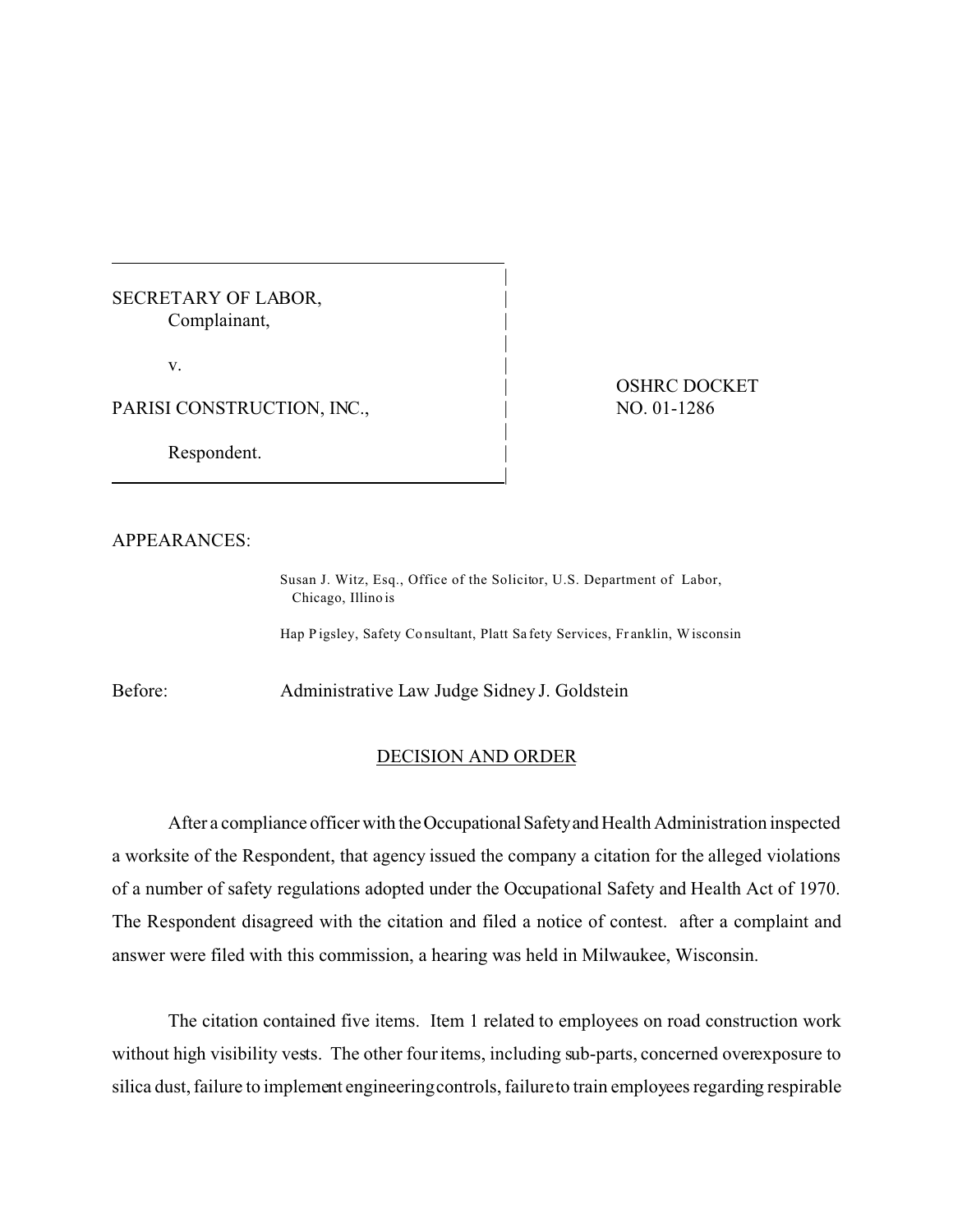crystalline silica dust, failure to evaluate employee exposure to the silica dust, failure to train employees on the capabilities and limitations of the N 95 respirator, and the unavailability of a written respiratory protection program. The Secretary proposed a penalty of \$3,000.00 for item 1 and \$1,500.00 for each of the other four items.

At the hearing the compliance officer reviewed the various aspects of the citation, but there was no problem with respect to the violations of the regulations. Indeed, in its answer the Respondent wrote that "There is no question as to the findings of the compliance officer . . . ."

The record discloses that although Respondent's employees did not wear high visibility vests for one hour, they were protected by barrels on one side of the work. The Respondent also understood that a subcontractor was responsible for traffic control. There were only two employees intermittently exposed to silica dust, and they also had some face protection. The Respondent also assumed that the four unions it worked with furnished safety instructions to its members. further, the Respondent contracted with a safety organization to devise a complete safety program with an anticipated expense of over \$50,000.00.

As previously noted, the Respondent agreed with the citation. In its amended answer, however, the company disputed the proposed penalties. As a result the sole issue in this proceeding is the appropriateness of the Secretary's recommended penalties.

On this subject, Section 17(j) of the Act provides:

(j) The Commission shall have authority to assess all civil penalties provided in this section, giving due consideration to the appropriateness of the penalty with respect to the size of the business of the employee being charged, the gravity of the violation, the good faith of the employer, and the history of previous violations.

After a review of the record, I believe that the penalties proposed by the Secretary should be reduced to reflect the facts adduced at the hearing. Accordingly, the penalties are modified as follows:

| Item 1         | \$1,000.00 |
|----------------|------------|
| Item 2a $&$ 2b | 500.00     |
| Item 3         | 500.00     |
| Item 4a & 4b   | 500.00     |
| Item 5a $&$ 5b | 500.00     |

In its brief, the Respondent writes "We are asking that OSHA help our employees by